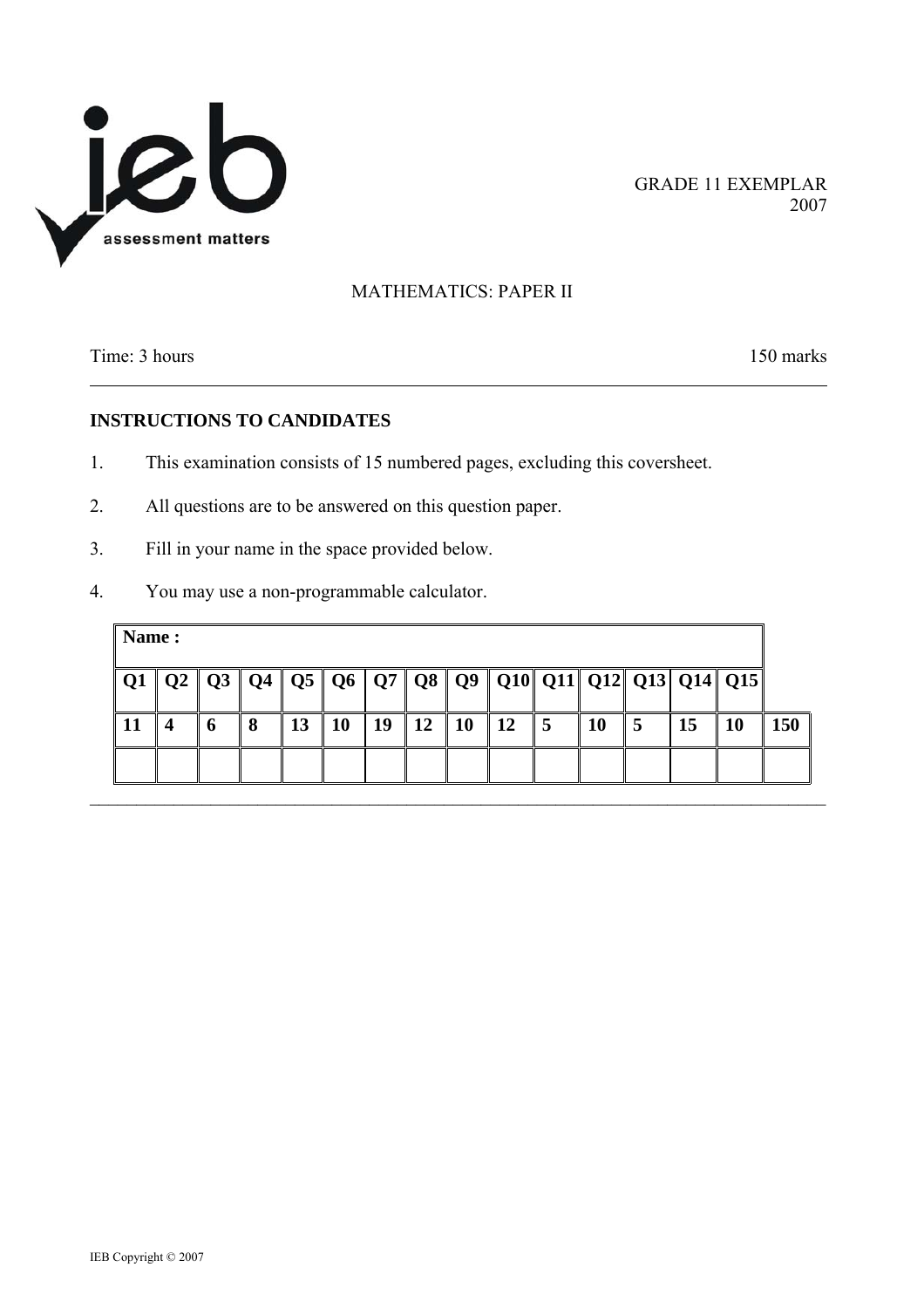

 $A(-4; -3)$ , B(2; -3) and  $C(-2; 3)$  are the vertices of a triangle.

| 1.1 | Find the gradient of AC. |  |
|-----|--------------------------|--|
|     |                          |  |

1.2 Find the inclination of line AC, correct to 1 decimal place. (2)

- 1.3 Find the midpoint of AC and hence find the equation of the perpendicular bisector of AC, writing your equation in the form  $y = mx + c$ .  $(5)$
- 1.4 Find the area of triangle ABC. (2)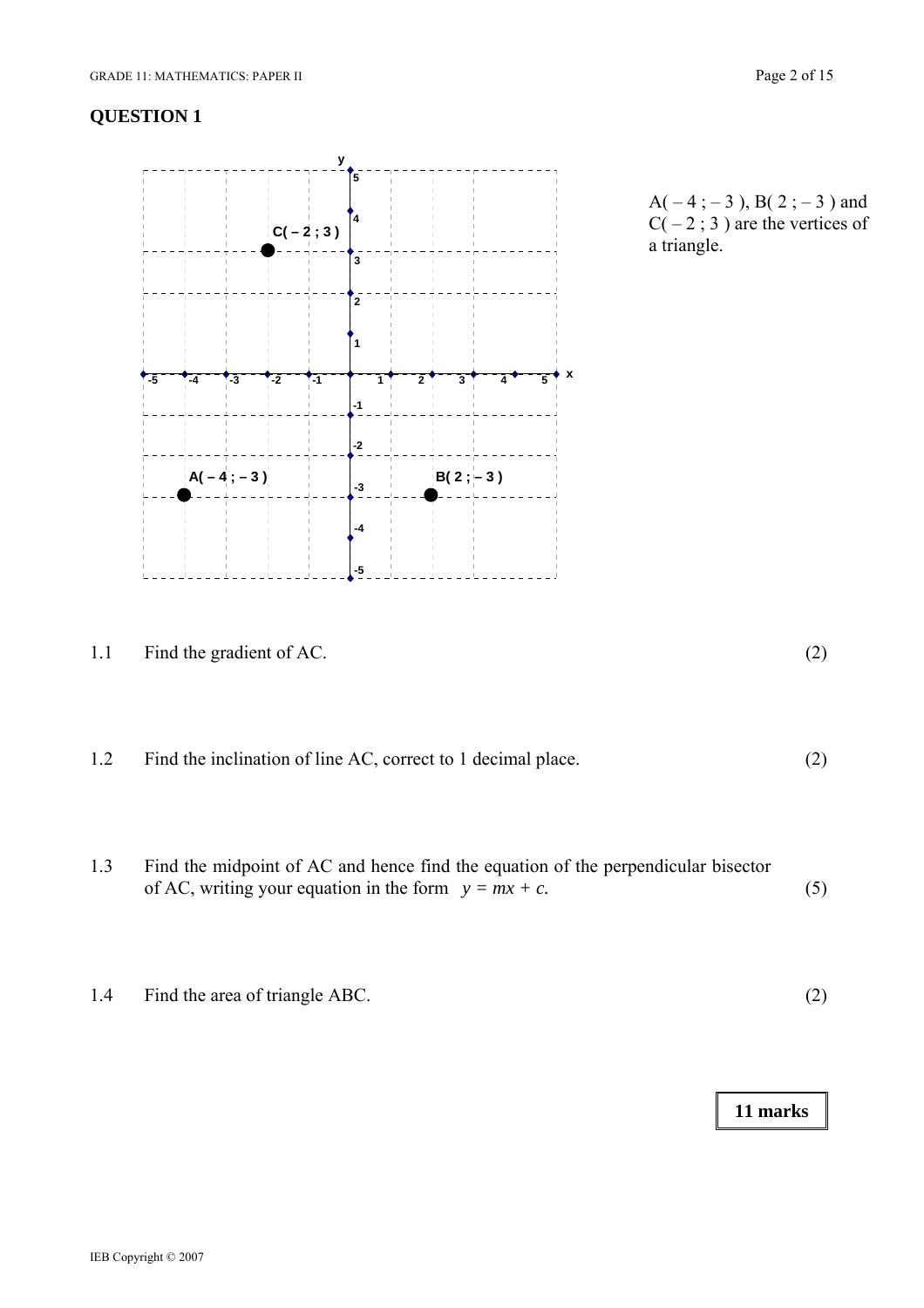Consider the following transformations.

2.1 
$$
(x; y) \rightarrow (x+2; y-1)
$$
 Find the image of A(-3; 2) under the  
transformation. (2)

2.2 
$$
(x; y) \rightarrow (-y; x)
$$
 Find the image of B(4; -1) under the  
transformation. (2)

**4 marks** 

# **QUESTION 3**



3.1 With the aid of the diagrams, and **without using a calculator**, find the following (leaving answers in surd form where necessary)

| $3.1.1 \tan \theta$ |  |
|---------------------|--|
|                     |  |

- 3.1.2  $\cos \beta$  (2)
- 3.2 Use your calculator to find the value of  $\beta$  (to 1 decimal place). Show all working. (3)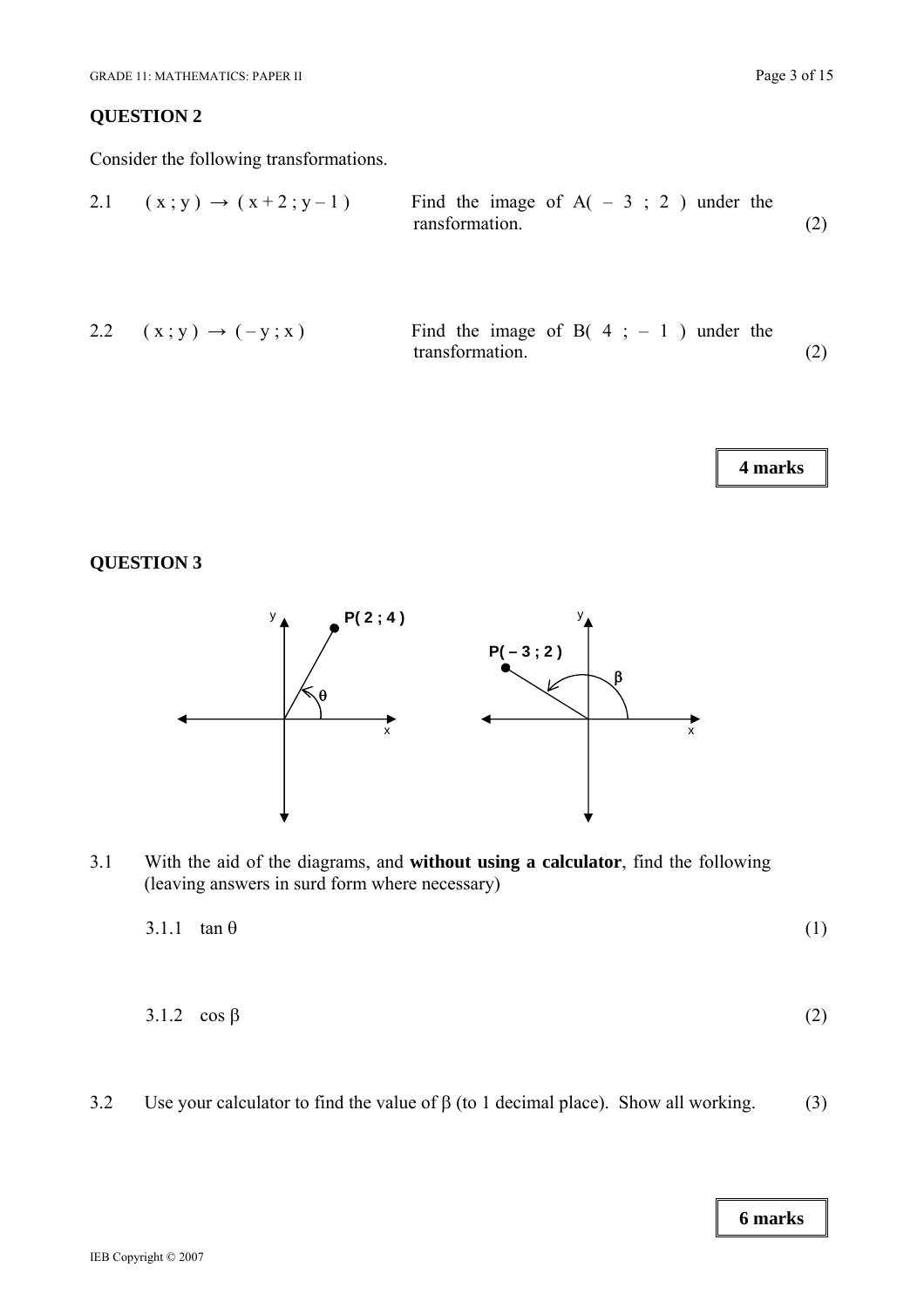A group of 7 shoppers at a local supermarket spent the following amounts (rounded off to the nearest Rand) on a Saturday morning :

|     | 37                 | 42                     | 45 | 51 | 66 | 66 | 141                                                                            |     |
|-----|--------------------|------------------------|----|----|----|----|--------------------------------------------------------------------------------|-----|
|     |                    |                        |    |    |    |    | Find the following (giving your answers, where necessary, to 2 decimal places) |     |
| 4.1 | the median         |                        |    |    |    |    |                                                                                | (1) |
| 4.2 | the lower quartile |                        |    |    |    |    |                                                                                | (1) |
| 4.3 | the mode           |                        |    |    |    |    |                                                                                | (1) |
| 4.4 | the range          |                        |    |    |    |    |                                                                                | (1) |
| 4.5 | the mean           |                        |    |    |    |    |                                                                                | (2) |
| 4.6 |                    | the standard deviation |    |    |    |    |                                                                                | (2) |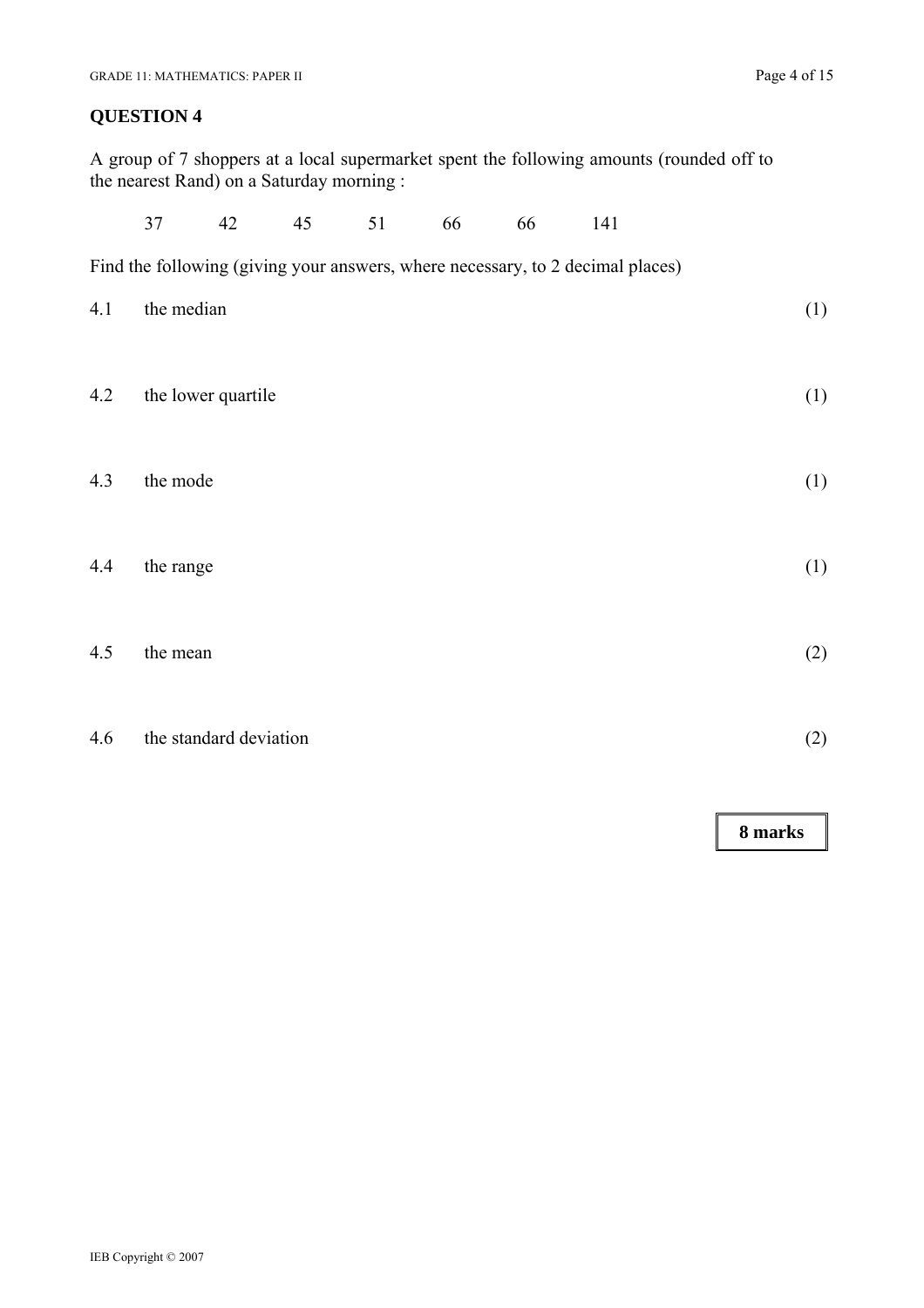

5.2 Show that ABCD is in fact a rectangle. (3)

5.3 If A, B and E( 5; y) are three collinear points, find the value of y. (3)

5.4 If the distance between C and F( 8 ; p ) is 10 units, find the possible values of p. (5)

A( 1 ; 5 ), B( $-3$  ;  $-1$  ), and C( 0 ;  $-3$  ) are the vertices of a triangle.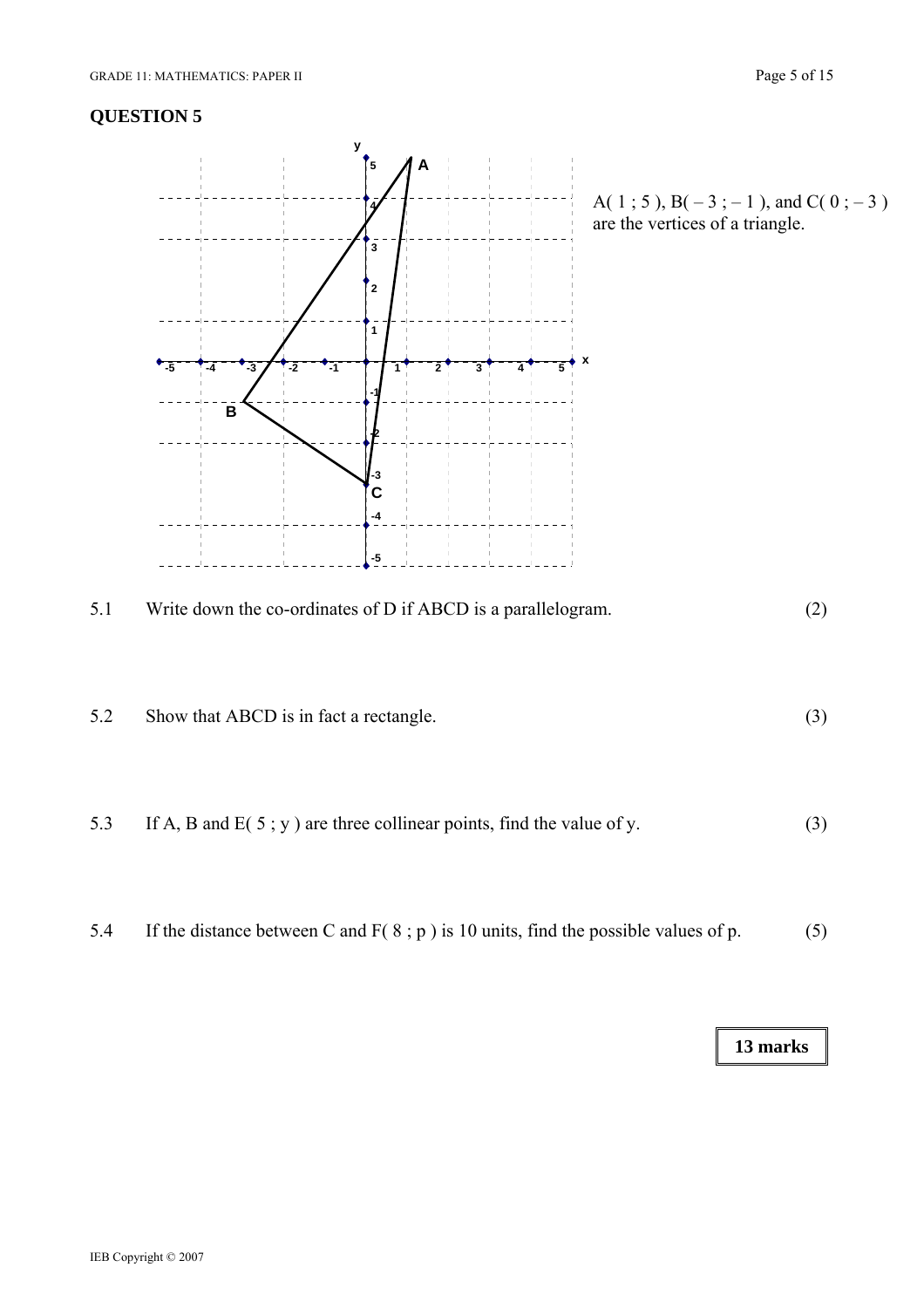The vertices of  $\triangle DEF$  are D(4;2), E(6;4) and F(1;5).

 $\Delta$ D'E'F' is an enlargement of  $\Delta$ DEF through the origin by a constant factor of k = 2.



| 6.3 | What is the relationship between the area of $\triangle DEF$ and the area of $\triangle D'E'F'$ ? | (1) |
|-----|---------------------------------------------------------------------------------------------------|-----|
|-----|---------------------------------------------------------------------------------------------------|-----|

6.4 If ΔD\*E\*F\* was an enlargement of ΔDEF through the origin by a constant factor of  $k = 3$ , write down the co-ordinates of  $F^*$ . (1)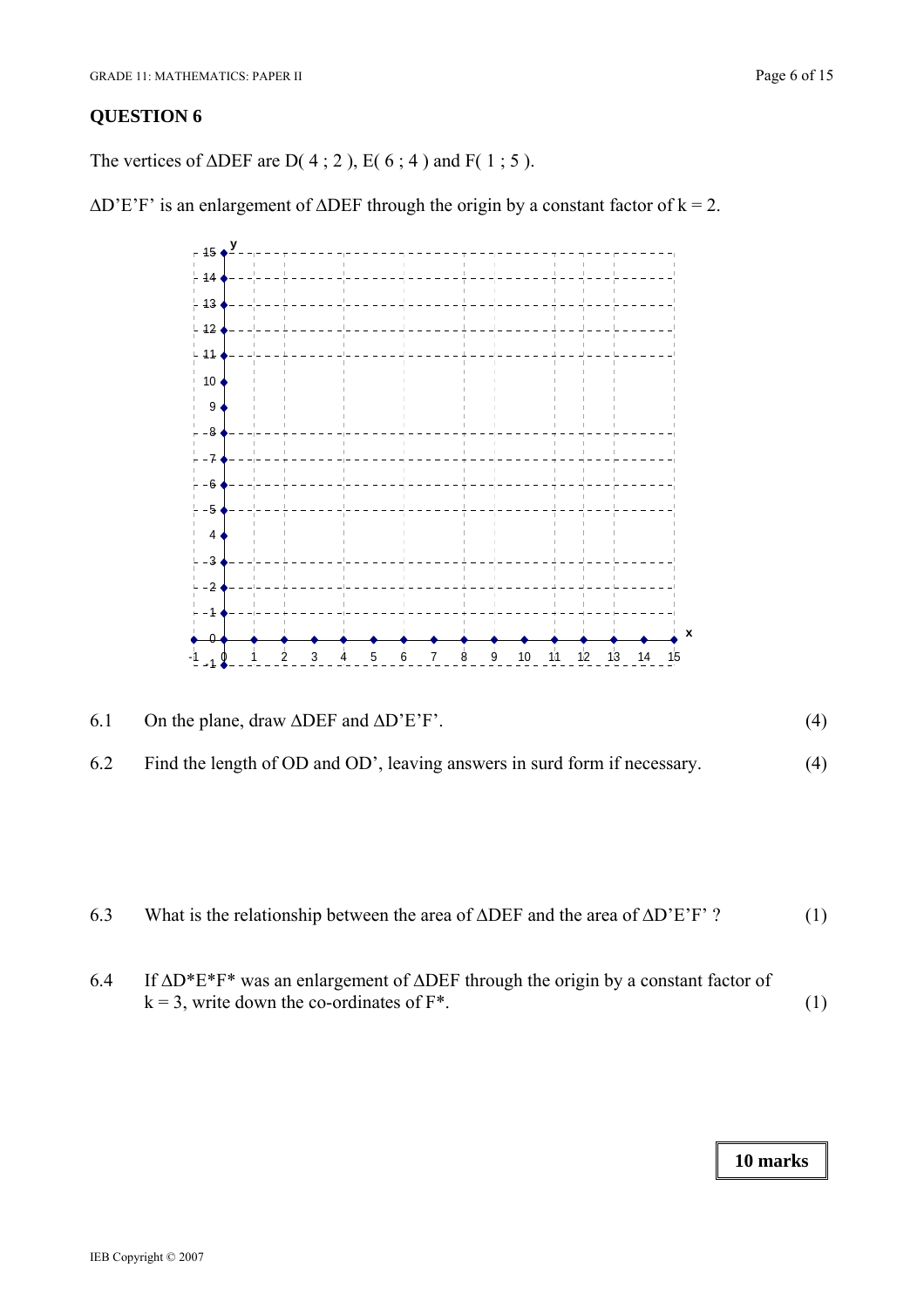7.1  $\triangle PQR$  has the following dimensions : PR = 91 mm, PQ = 73 mm and  $\hat{R} = 49.5^\circ$ . Two triangles are shown below with these dimensions.



7.1.1 Find the two possible sizes of  $\hat{Q}$  correct to 1 decimal place. (4)



7.2 Simplify 
$$
\frac{\sin(180^\circ - A) \cdot \tan A \cdot \sin(90^\circ + A)}{\tan(180^\circ + A) \cdot \cos(-A) \cdot \sin(-A)}
$$
(6)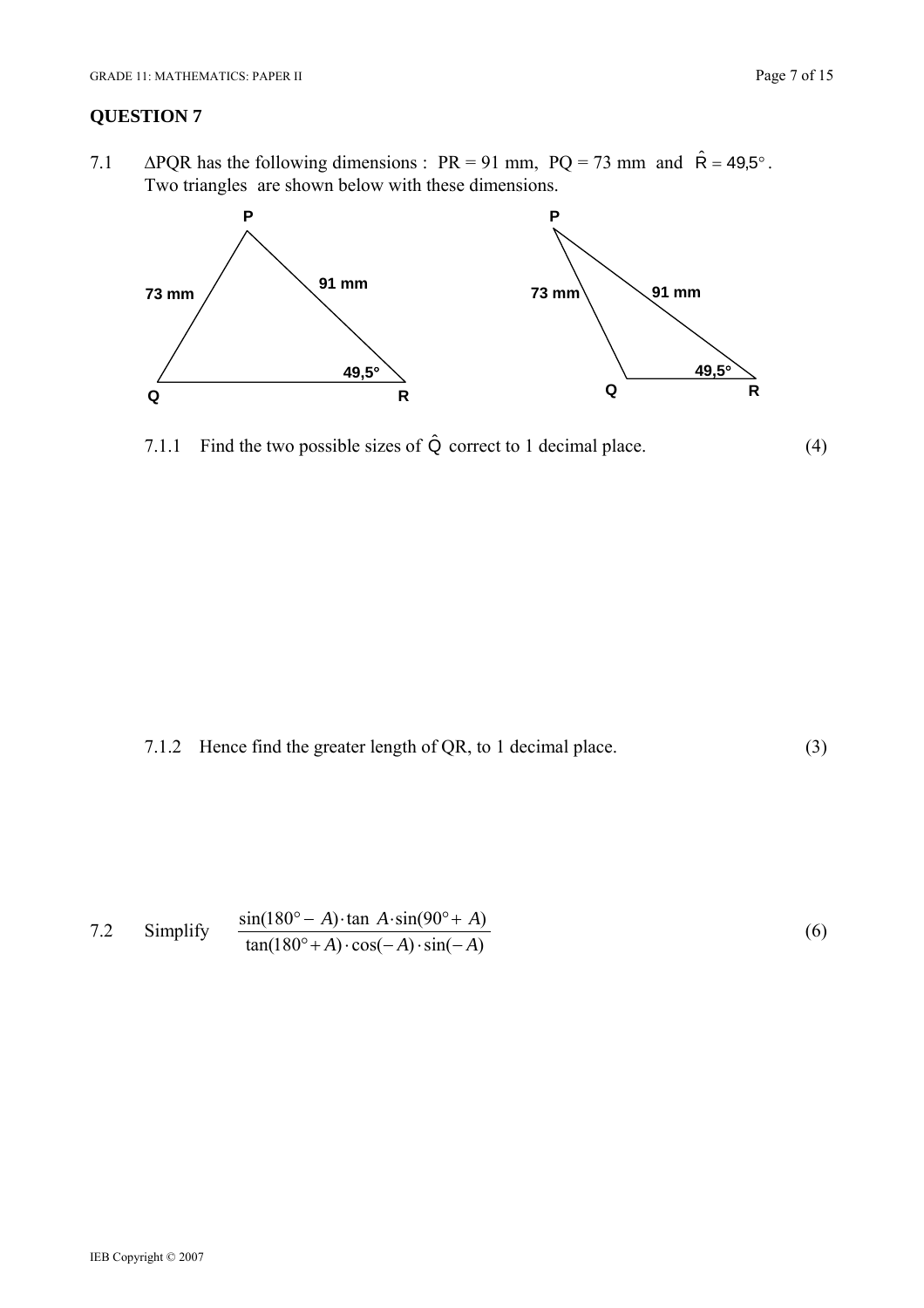

P is the point 
$$
(-\sqrt{3}; -1)
$$
;  $x\hat{O}P = \theta$ 

7.3.1 **Without using a calculator** find the value of  $\theta$  (3)

7.3.2 **Hence, without using a calculator**, find the value of sin(2θ). Show all working and leave your answer in surd form. (3)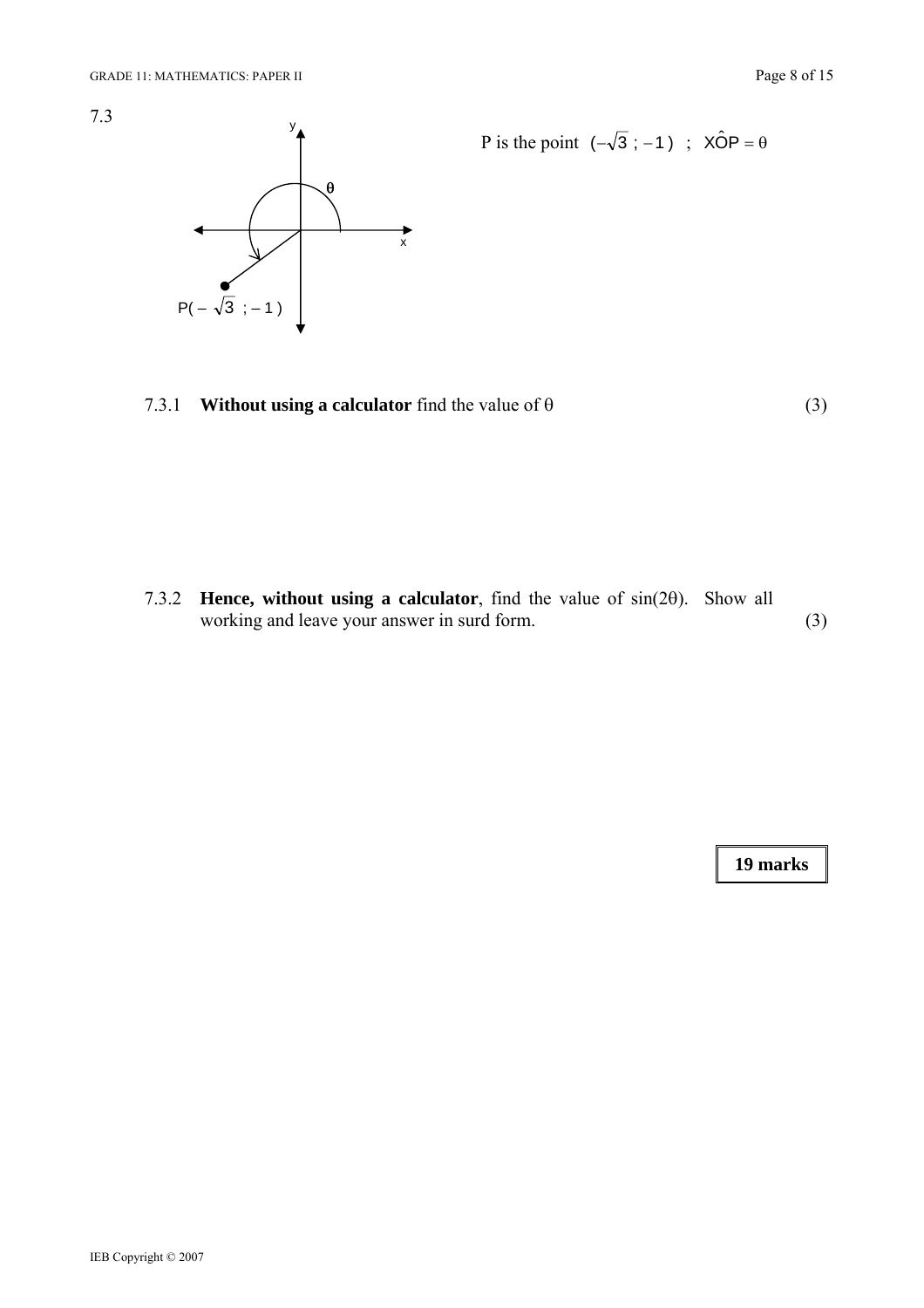| Percentage (p) Frequency |    | <b>Midpoint</b> | <b>Cumulative</b><br>frequency |
|--------------------------|----|-----------------|--------------------------------|
| $12 < p \le 18$          |    | 15              |                                |
| $18 < p \le 24$          | 20 |                 |                                |
| $24 < p \leq 30$         | 12 |                 |                                |
| $30 < p \le 36$          |    |                 |                                |
| $36 < p \le 42$          |    | 39              | 50                             |

The table represents the percentage of income spent on a certain activity for **50** families.

8.1 Complete the table. (3)

8.2 Calculate the mean and standard deviation. (3)



| ÷. |  |  |
|----|--|--|
|    |  |  |
|    |  |  |
|    |  |  |
|    |  |  |
|    |  |  |
|    |  |  |
|    |  |  |
|    |  |  |
|    |  |  |
|    |  |  |
|    |  |  |
|    |  |  |
|    |  |  |
|    |  |  |
|    |  |  |
|    |  |  |
|    |  |  |
|    |  |  |
|    |  |  |
|    |  |  |
|    |  |  |
|    |  |  |
|    |  |  |
|    |  |  |
|    |  |  |
|    |  |  |
|    |  |  |
|    |  |  |
|    |  |  |
|    |  |  |
|    |  |  |
|    |  |  |
|    |  |  |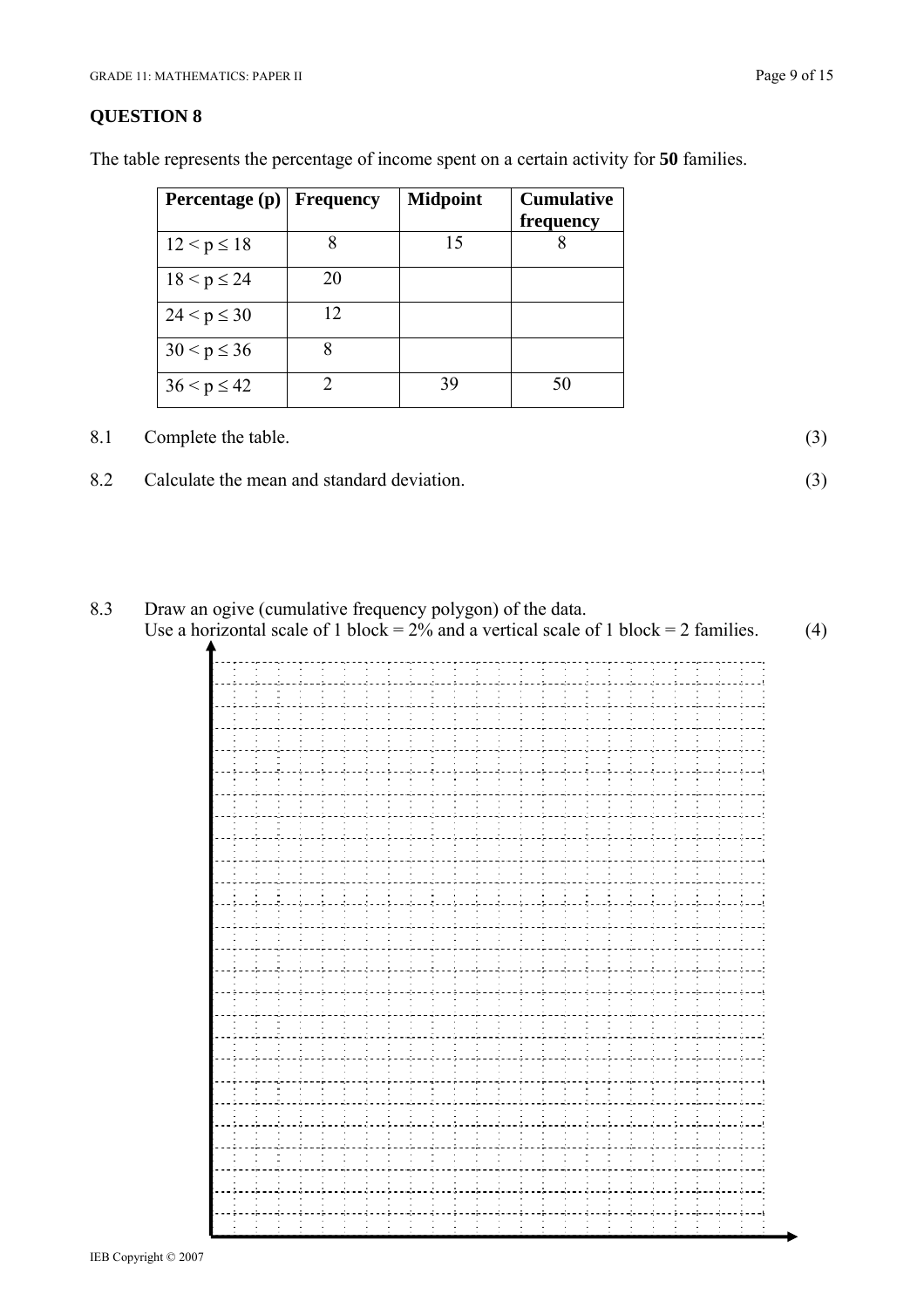8.4 From your ogive read off the median, clearly showing where you made your reading. (2)

**12 marks** 

# **QUESTION 9**

The equation of a line is defined by  $(3 - 2k)x + (k + 1)y = 12$ 9.1 Rewrite the defining equation in the form  $y = mx + c$  (2)

9.2 Find the value of k if

|  | 9.2.1 the line is parallel to the line defined by $y = 4x + 7$ |  |  |  |  |
|--|----------------------------------------------------------------|--|--|--|--|
|--|----------------------------------------------------------------|--|--|--|--|

| 9.2.2 the line passes through the point $(-3; 4)$ |  |
|---------------------------------------------------|--|
|                                                   |  |

|  | 9.2.3 the line is parallel to the x-axis |  |  |
|--|------------------------------------------|--|--|
|--|------------------------------------------|--|--|

|  | 9.2.4 the line is parallel to the y-axis |  |
|--|------------------------------------------|--|
|--|------------------------------------------|--|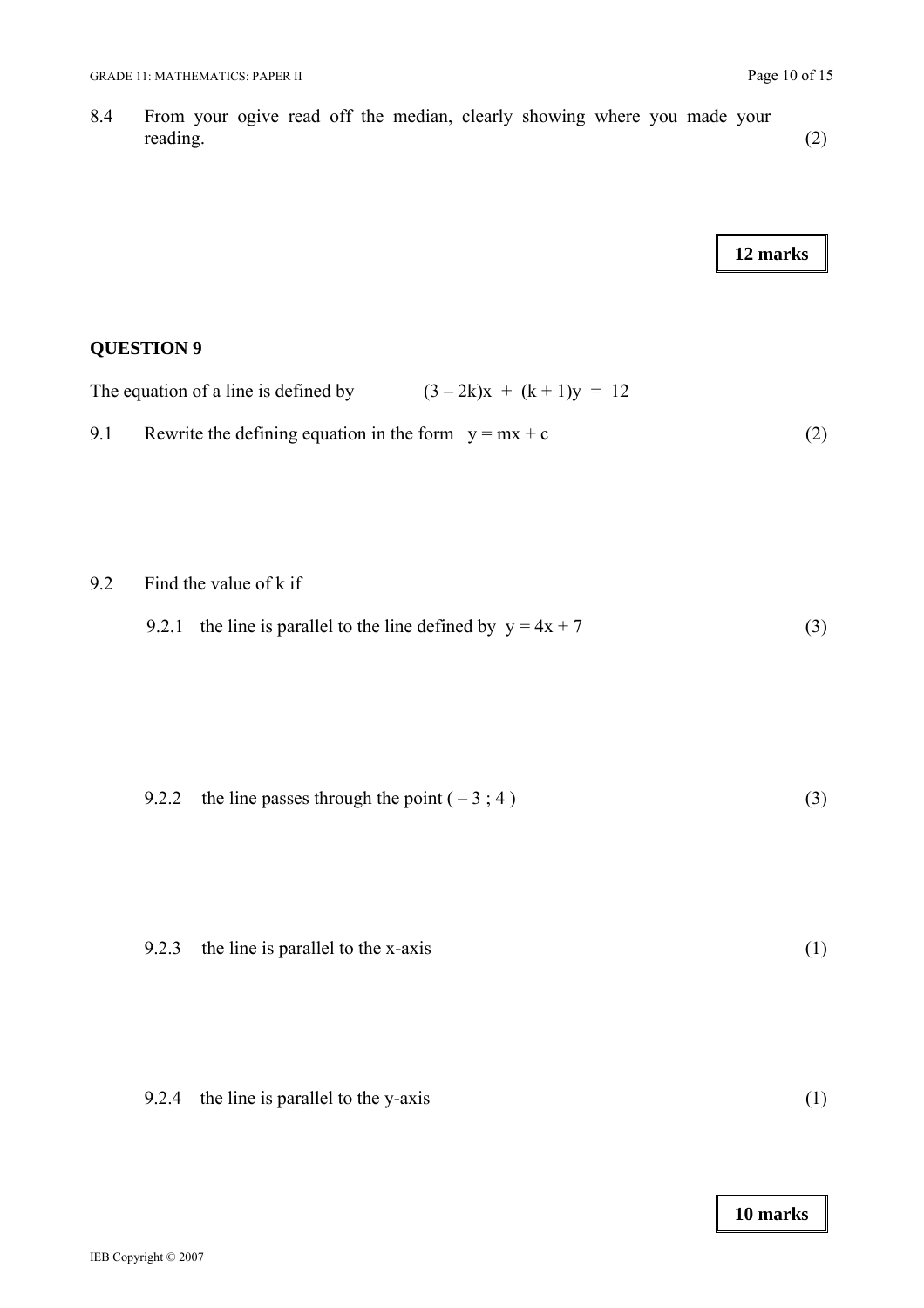

 of **pentagon A** under different transformations.

Describe EACH transformation in words and then write down the rule for the transformation, giving your answer in the form

$$
(x; y) \rightarrow \dots \tag{12}
$$

| $A \rightarrow B$ | $\mathrm{A}\rightarrow \mathrm{C}$ |
|-------------------|------------------------------------|
|                   |                                    |
|                   |                                    |
|                   |                                    |
|                   |                                    |
|                   |                                    |
| $A \rightarrow D$ | $\mathrm{A}\rightarrow \mathrm{E}$ |
|                   |                                    |
|                   |                                    |
|                   |                                    |
|                   |                                    |
|                   |                                    |
| $A \rightarrow F$ | $\mathbf{A}\to\mathbf{G}$          |
|                   |                                    |
|                   |                                    |
|                   |                                    |
|                   |                                    |
|                   |                                    |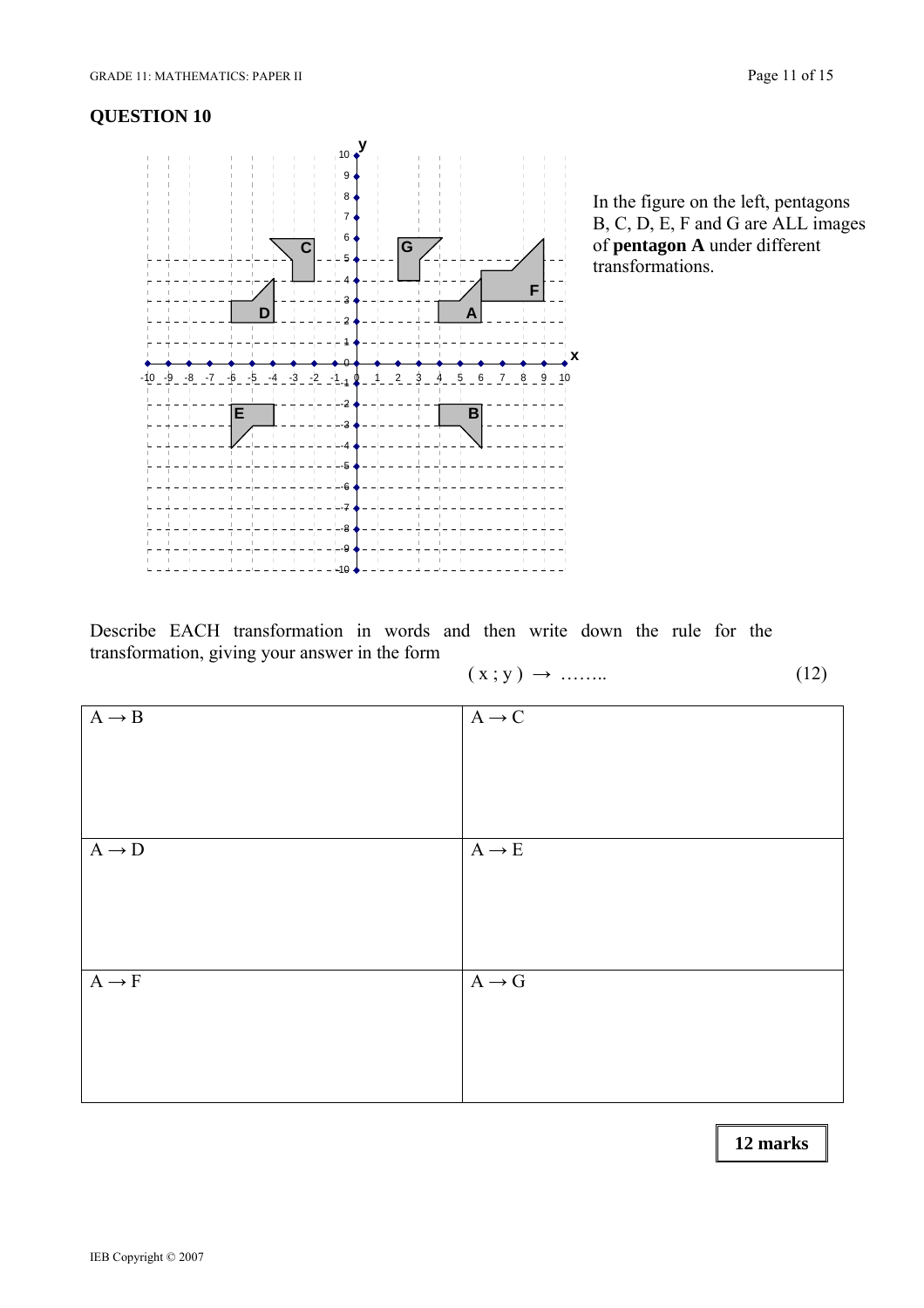| If   | $\sin 20^\circ = t$ | express each of the following in terms of t |     |
|------|---------------------|---------------------------------------------|-----|
| 11.1 | $\cos 70^\circ$     |                                             | (1) |
|      |                     |                                             |     |
| 11.2 | $\tan 20^\circ$     |                                             | (4) |

**5 marks** 

# **QUESTION 12**

12.1 Prove the identity

$$
\frac{(\tan^2 \theta - \sin^2 \theta) \left(\frac{\cos^2 \theta}{\sin^2 \theta} + 1\right)}{\tan^2 \theta} = 1
$$
\n(5)

12.2 If 
$$
sin(2\theta - 40^{\circ}) = -\frac{1}{2}
$$
 find the values of  $\theta \in [0^{\circ} ; 360^{\circ}]$  without using a calculator. (5)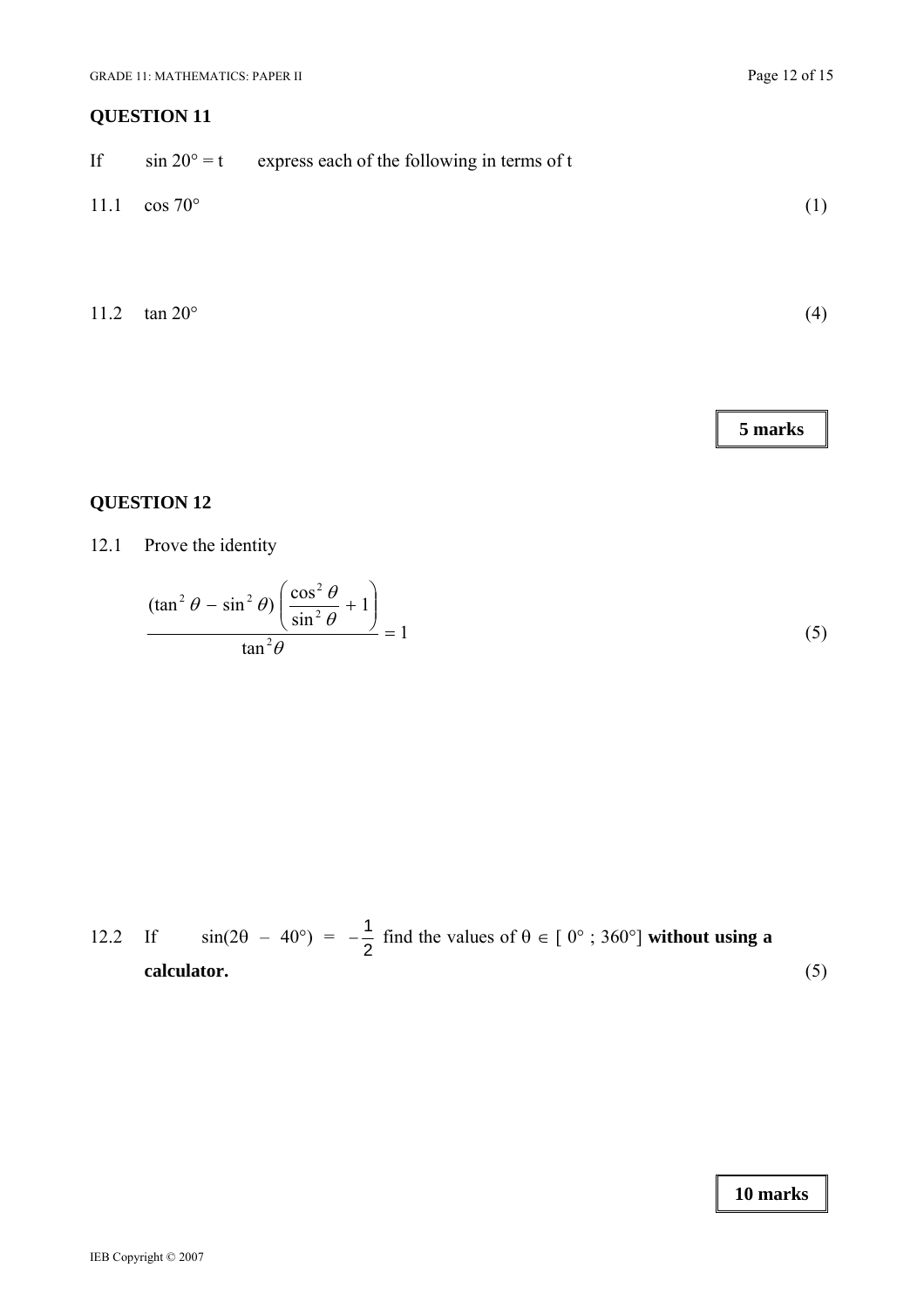

**The effect of humidity on drying time of paint**

A paint manufacturer wants to establish the effect of humidity on the drying times of it's paints at various temperatures.

The results are shown in the scatterplot, for three different temperatures.

13.1 How long does paint take to dry at 35<sup>o</sup>C with humidity of 80% ? (1)

#### 13.2

- 13.2.1 On the scatterplot, roughly draw in a line-of-best-fit for the set of data measured at 25°C. Explain below what criteria you used to draw the line. (2)
- 13.2.2 Is there an outlier in this data set ? If so, what is the outlying data point? (1)
- 13.3 Use your line-of-best-fit to find the drying time of paint at 25°C with humidity of  $65\%$ . (1)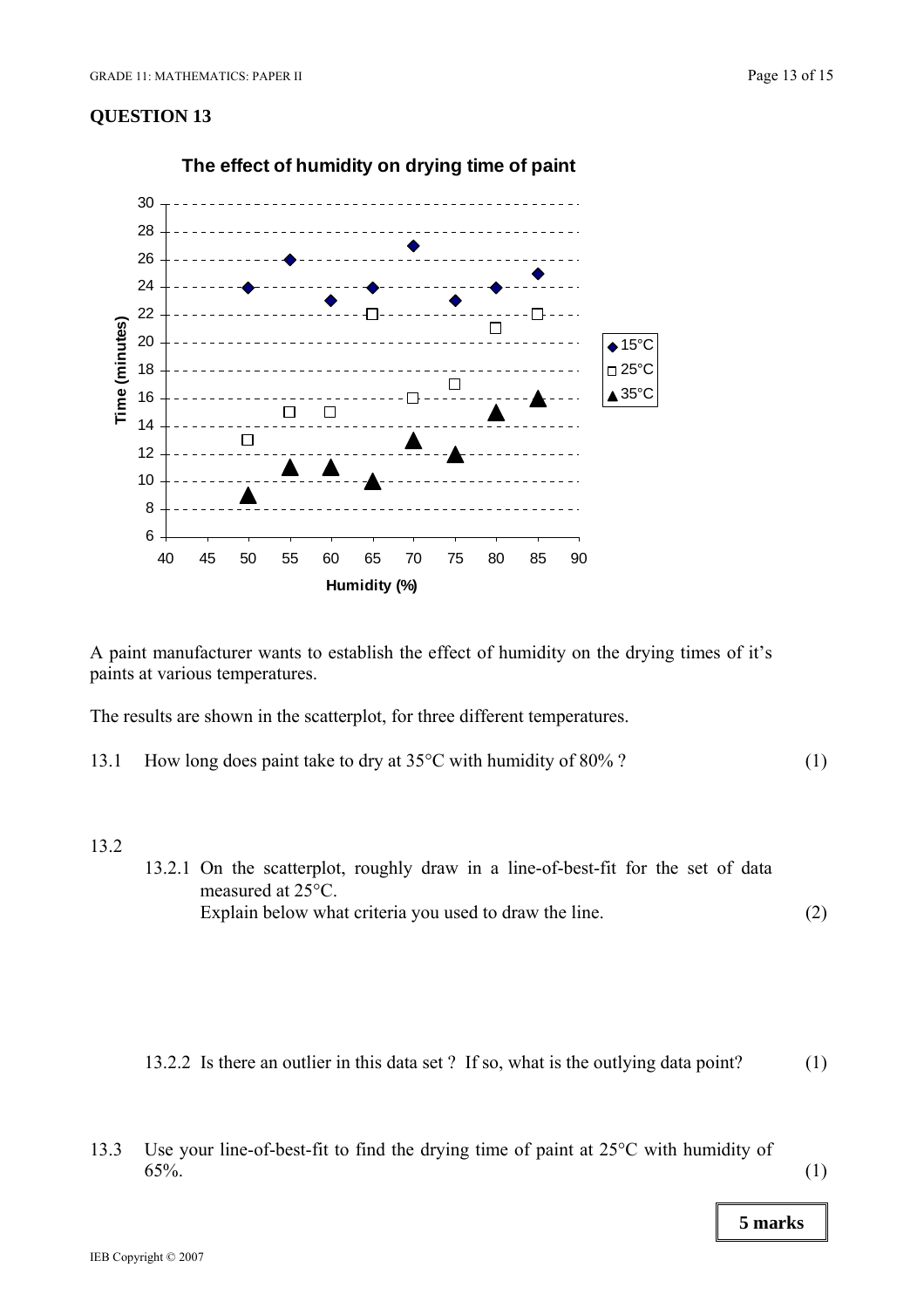14.1  $\cos A = p$  and  $\sin A = 2p$ 

14.1.1 find the possible values of p, leaving answers in surd form if necessary (5)

14.1.2 and hence, with the aid of your calculator, find the value of A if  $90^{\circ} < A <$ 360° (answers correct to 1 decimal place) (3)



14.2.2 Find the area of  $\triangle ADC$  to 1 decimal place if  $k = 14,2$ ,  $x = 34^{\circ}$  and  $y = 41^{\circ}$  (2)